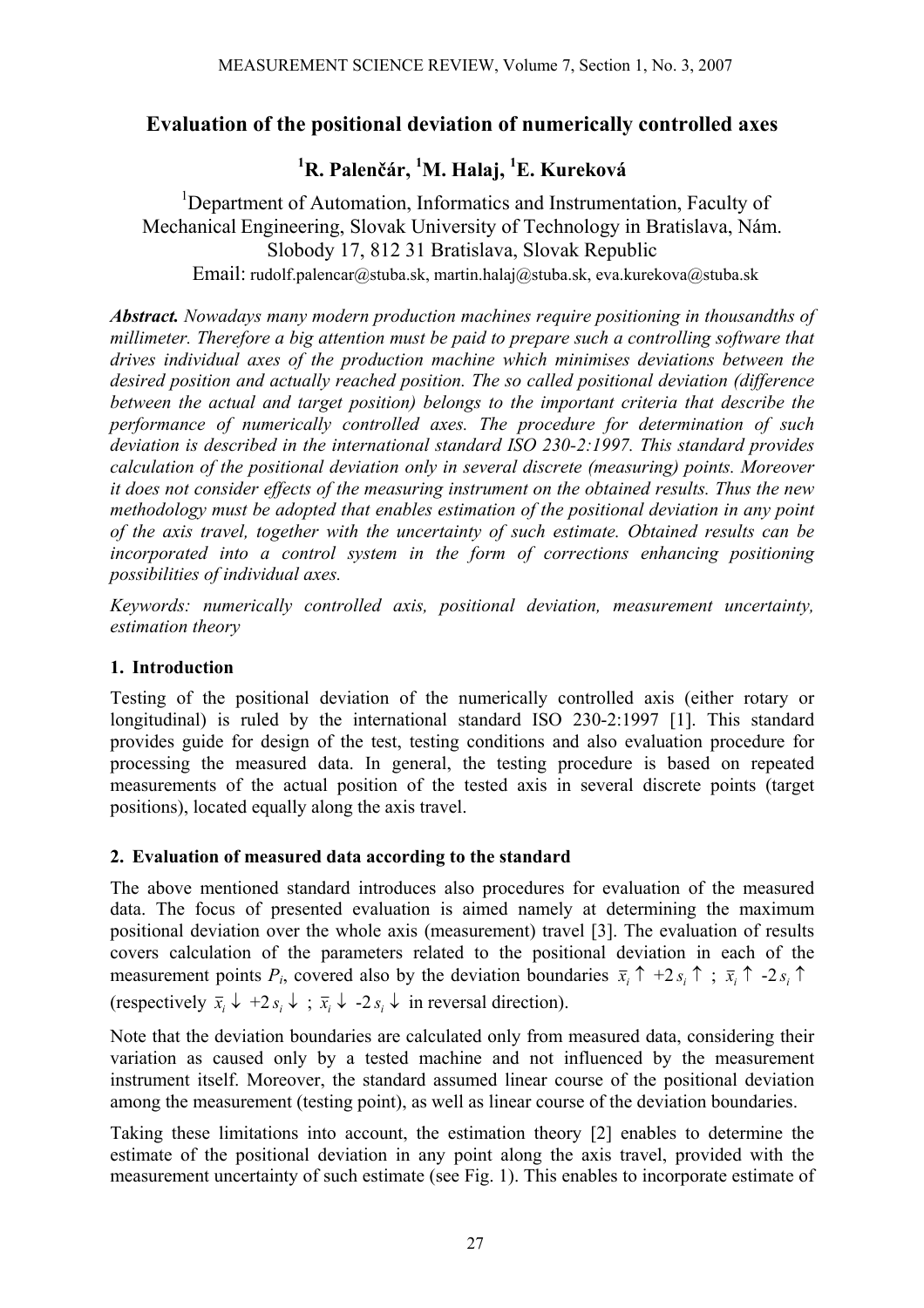the positional deviation into a control program of the machine, thus enhancing its positioning accuracy.

### **3. Evaluation of the positional deviation in any point of the axis travel**

Following positional deviations are measured in individual measurement points:

$$
P_1: A_{11}, A_{12}, ..., A_{1j}, ..., A_{1n}
$$
  
\n
$$
P_2: A_{21}, A_{22}, ..., A_{2j}, ..., A_{2n}
$$
  
\n
$$
\vdots
$$
  
\n
$$
P_m: A_{m1}, A_{m2}, ..., A_{mj}, ..., A_{mn}
$$
  
\n(1)

where

- $i \t 1$  to *m* is the running number of the measurement point,
- $\Delta_{ii}$  are positional deviations<sup>\*</sup>,
- *j* 1 to *n* is the running number of the measurement of positional deviation in a given measurement point. It is assumed that the same number *n* of measurements of the positional deviation is performed in each measurement point.

(\*Remark: the positional deviation that is designated in the standard [1] as  $x_{ii}$ , is for sake of better clarity and understandability designated by different symbol <sup>∆</sup>*ij*)



Fig. 1. Estimation of the positional deviation in any point of the axis travel

If we want to obtain the estimates of the positional deviations also in other points than the measurement ones, we must approximate course of estimates. The least squares method is suitable for such approximation. The curve in a form of polynomial of the third order will be placed over the points  $(P_1, \overline{A_1})$ ,  $(P_2, \overline{A_2})$ , ...,  $(P_i, \overline{A_i})$ , ...,  $(P_m, \overline{A_m})$ :

$$
\Delta = a + b \cdot P + c \cdot P^2 + d \cdot P^3 \tag{2}
$$

where

- <sup>∆</sup> is the positional deviation of the target position and actual position in any point *P* and  $P \in \langle P_1; P_m \rangle$ ,
- *a, b, c, d* are unknown parameters of the polynomial.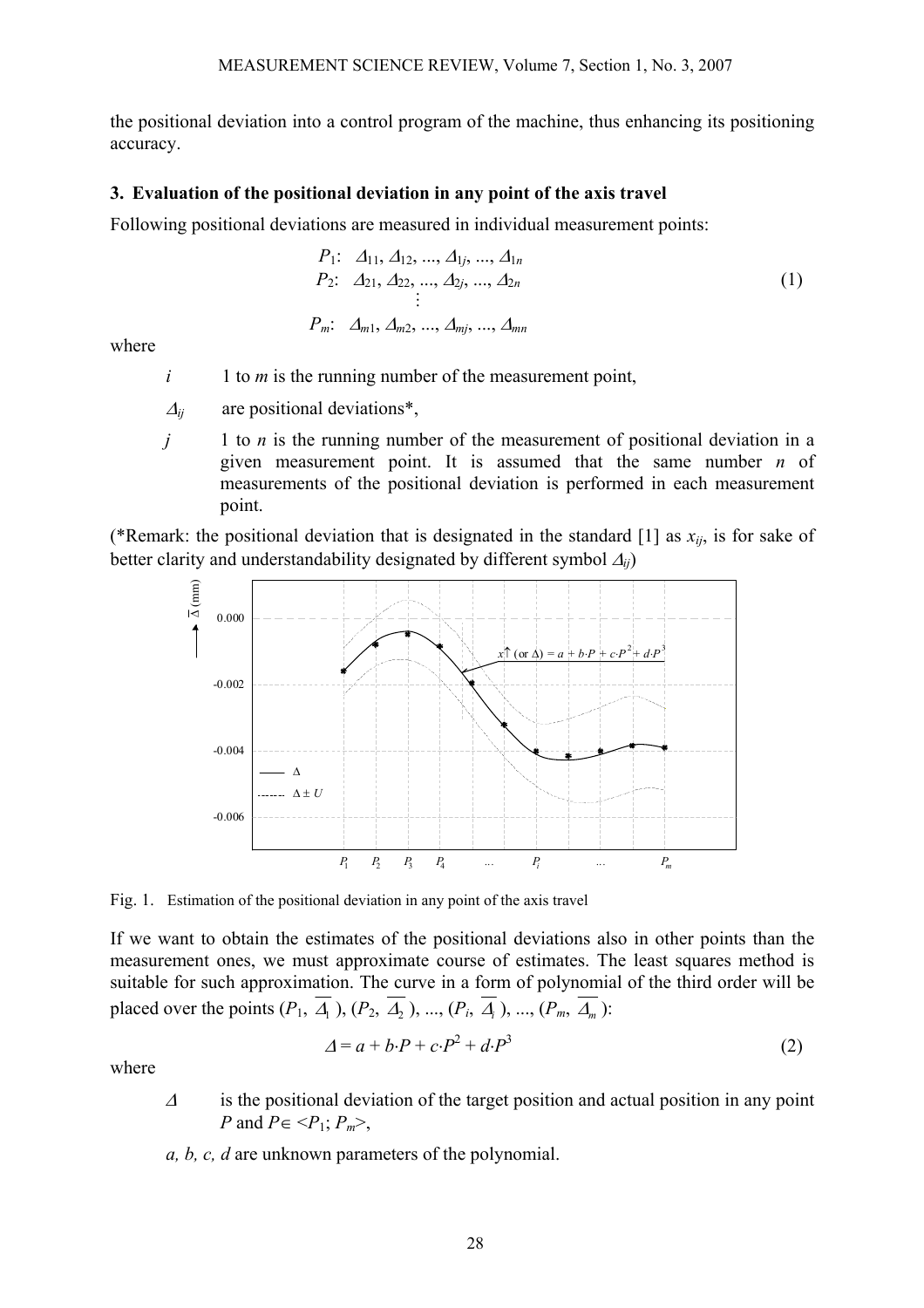Besides that we want to determine also expanded uncertainty *U* of estimate of the positional deviation ∆ in any point *P*. To be able to do this, we must determine the estimates of polynomial parameters *a*, *b*, *c* and *d*, their uncertainties and covariances among them.

The positional deviation for each measurement  $j = 1$  to *n* in each particular point  $P_i$ , with  $i = 1$ to *m*, can be calculated as the difference between the target position and the measured actual position (see part 2 above) [1]:

$$
\Delta_{ij} = P^{'}_{ij} - P_i \tag{3}
$$

where

*P<sub>i</sub>* is the target (programmed) position,

*ij 'is the actual (measured) position.* 

The actual (measured) position  $P'_{ij}$  comprises two components:

$$
P'_{ij} = P_{ij} + \delta_{mer.} \tag{4}
$$

where

 $P_{ii}$  is the position indicated by the measuring instrument,

 $\delta_{\text{mer}}$  is the measurement error in the particular point, in our case estimated as the maximum permissible error of the measuring instrument. This means that the error remains constant in any point.

According to the previous calculations of estimates of the positional deviation (as the arithmetic means), the set of equations for  $j = 1$  to *n* positional deviations in *m* points (target positions) can be expressed as:

$$
\overline{\Delta}_1 = \overline{P}_1 - P_1 + \delta_{\text{mer}}
$$
\n
$$
\overline{\Delta}_2 = \overline{P}_2 - P_2 + \delta_{\text{mer}}
$$
\n
$$
\vdots
$$
\n
$$
\overline{\Delta}_m = \overline{P}_m - P_m + \delta_{\text{mer}}
$$
\n(5)

where

 $\overline{P}_i$  is the estimate (obtained as an arithmetic mean) of the actual (measured) positions in any given point *Pi*.

The set of equations describing the positional deviations (5) can be written in a matrix form:

$$
x = \overline{P} - P + i\delta_{\text{mer}} \tag{6}
$$

where

*x* is the vector of the estimates of individual positional deviations (dimension *m*),

 $\overline{P}$  is the vector of the estimates of measured actual positions (dimension *m*),

*P* is the vector of target positions (dimension *m*),

*i* is the unit vector (dimension *m*) and

$$
\mathbf{x} = (\overline{A}_1, \overline{A}_2, \cdots, \overline{A}_m)^T
$$

$$
\overline{P} = (\overline{P}_1, \overline{P}_2, \dots, \overline{P}_m)^T
$$

$$
P = (P_1, P_2, \dots, P_m)^T
$$